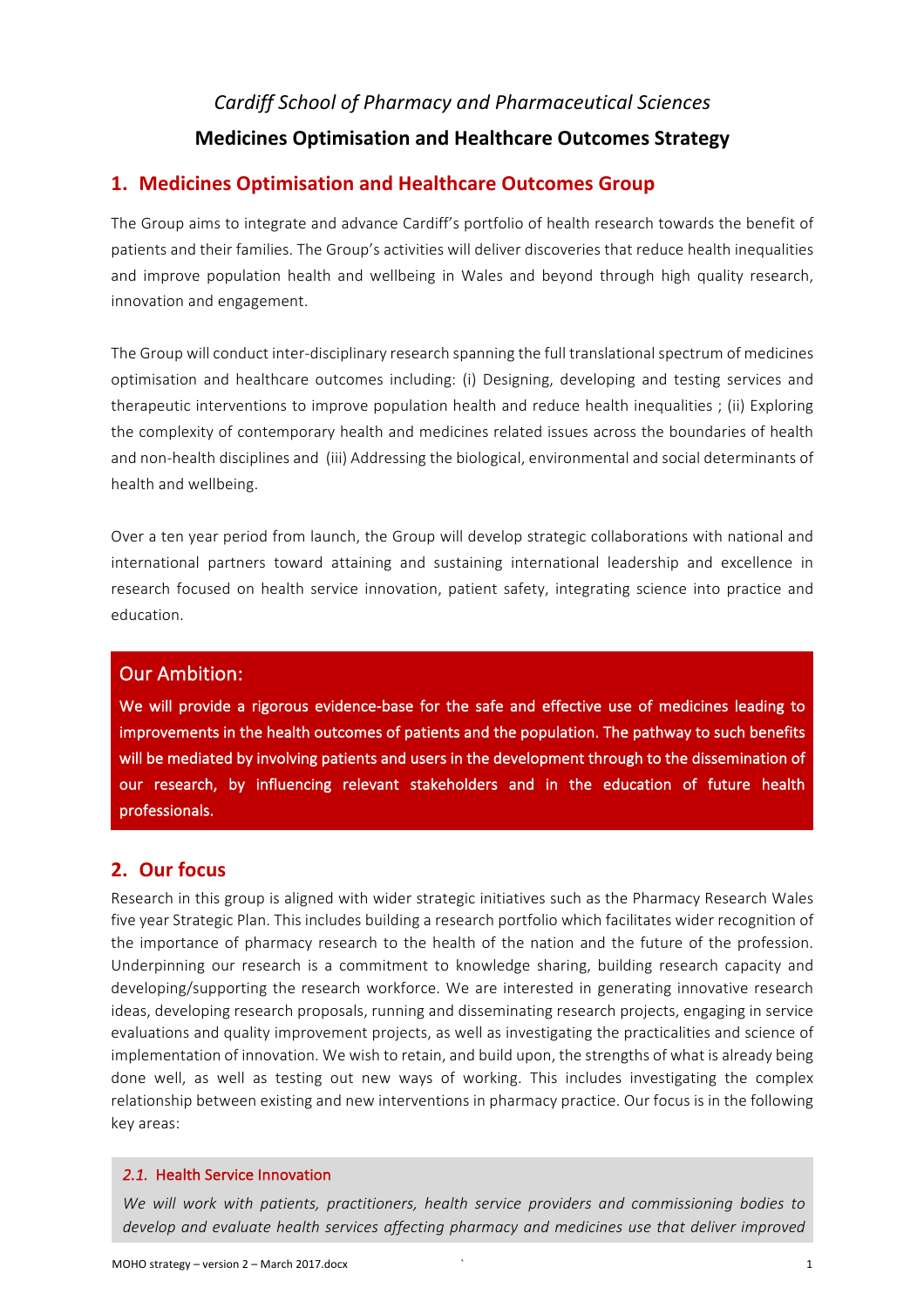patient outcomes and reduce health inequalities. Our interests include the innovative and effective use of technology in health care, evaluating new roles for pharmacists, identifying ways of enhancing inter-sector communication and ensuring value for money in health care services. Work has included *methods* of enhancing secondary-primary care medicines communication at hospital discharge using *new technology, assessing the role and potential of pharmacist prescribers, evaluating new roles for community* pharmacists within the primary health care team, identifying methods to reduce *medicines' waste, influencing prescribers to prescribe more appropriately and to engage in more effective consultations.* 

### 2.2. Patient Safety

*We* will explore the uses and effects of medicines in patients and the population in order to optimise the safety and efficacy of medicines and improve health outcomes. Our current focus is on projects *implementing and evaluating systems of pharmacovigilance, developing systems to ensure medicines* safety and optimizing medicines use in complex patients. Projects have included investigating the pharmacist's role in pharmacovigilance, the safe preparation of complex products such as parenteral *nutrition* and ensuring safe and appropriate medicines use in vulnerable patient groups such as in *patients with Parkinson's Disease, those in care homes or in patients on multiple medications (polypharmacy).* 

#### 2.3. Science into Clinical Practice

*We* will bring basic science research knowledge into clinical practice through the development of *translational projects investigating the feasibility, acceptability and impact of basic science knowledge on patient care. These interests include public perceptions of basic science technologies, patient*  acceptability of new methods of drug delivery and enhancing the potential of new methods of drug delivery through closer alignment with clinical practice. Previous and current research has included patients' attitudes to stem cell research, evaluating patient use of inhalers to ensure optimum inhaler use and developing appropriate drug targets for the use of microneedles in collaboration with clinical *practitioners.* 

#### 2.4. Education and Workforce Development

*We will support the education and development of pharmacists and related healthcare practitioners to* deliver effective inter-professional care within and across health settings to support patients and their families address their health needs. This work addresses research underpinning the development of the pharmacy workforce, the relationship between pharmacy and the wider multi-disciplinary team *and the development of innovative educational support to enhance the pharmacist's role. Our*  research has explored the role of different health care professionals making prescribing decisions in primary care, developing innovative placement opportunities to equip graduates with the skills *needed for a changing role, investigating the relative impact of different models of inter-professional learning* or pharmacist prescribing and developing resources providing feedback and support for *practicing health care professionals.* 

### **3. Dissemination, Outcomes and Impact**

In addition to publishing and disseminating research findings, our research will produce other outcomes which, in the spirit of knowledge-sharing, will be freely available to the research